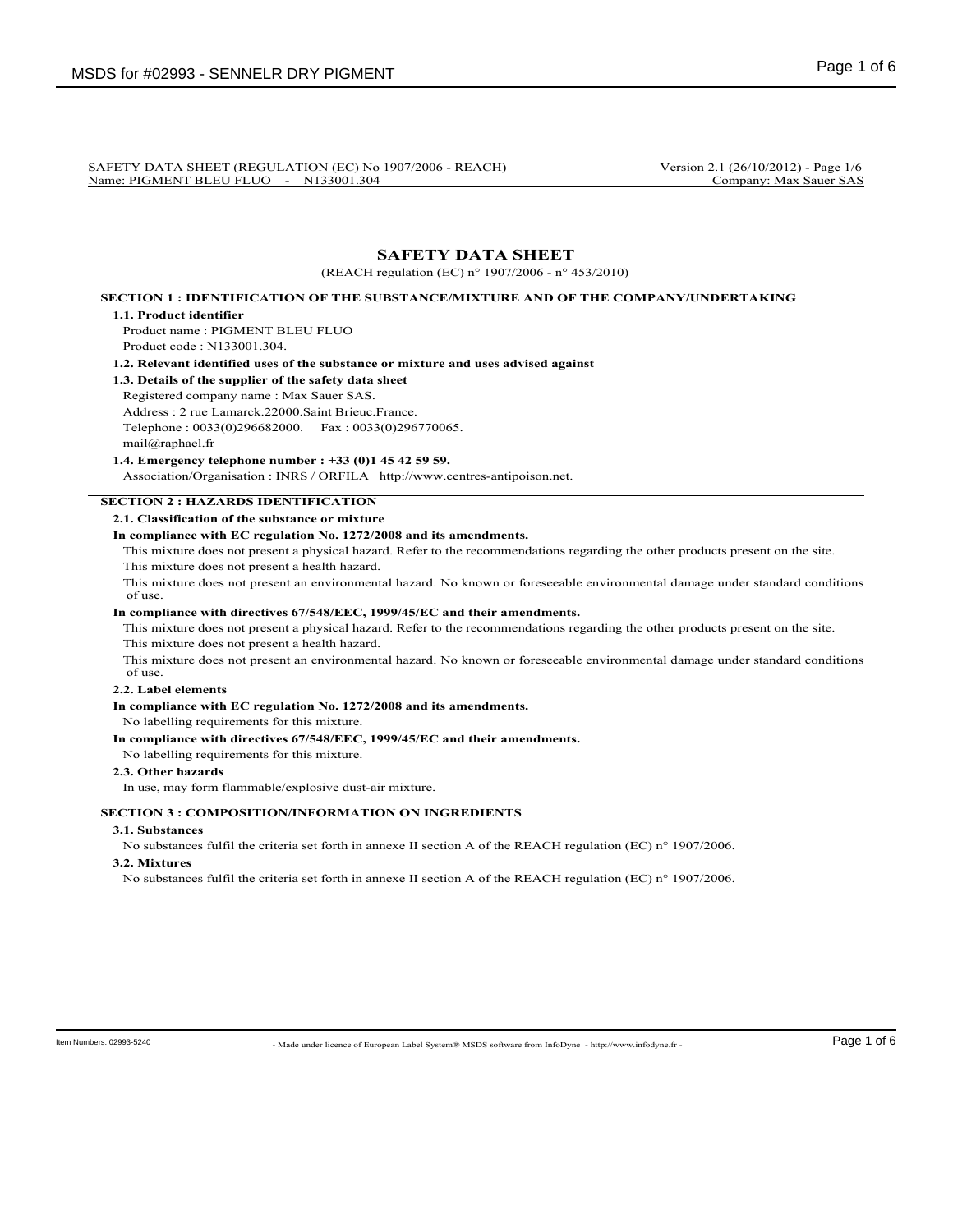#### SAFETY DATA SHEET (REGULATION (EC) No 1907/2006 - REACH) Version 2.1 (26/10/2012) - Page 2/6<br>Name: PIGMENT BLEU FLUO - N133001.304 Company: Max Sauer SAS Name: PIGMENT BLEU FLUO - N133001.304

## **SECTION 4 : FIRST AID MEASURES**

As a general rule, in case of doubt or if symptoms persist, always call a doctor. NEVER induce swallowing by an unconscious person.

#### **4.1. Description of first aid measures**

### **In the event of splashes or contact with eyes :**

Wash thoroughly with soft, clean water for 15 minutes holding the eyelids open. If there is any redness, pain or visual impairment, consult an ophthalmologist.

### **In the event of splashes or contact with skin :**

Watch out for any remaining product between skin and clothing, watches, shoes, etc.

### **In the event of swallowing :**

Seek medical attention, showing the label.

**4.2. Most important symptoms and effects, both acute and delayed**

### No data available.

**4.3. Indication of any immediate medical attention and special treatment needed** No data available.

### **SECTION 5 : FIREFIGHTING MEASURES**

Non-flammable.

## **5.1. Extinguishing media**

### **5.2. Special hazards arising from the substance or mixture**

A fire will often produce a thick black smoke. Exposure to decomposition products may be hazardous to health.

Do not breathe in smoke.

In the event of a fire, the following may be formed :

- carbon monoxide (CO)

- carbon dioxide (CO2)

#### **5.3. Advice for firefighters**

No data available.

## **SECTION 6 : ACCIDENTAL RELEASE MEASURES**

#### **6.1. Personal precautions, protective equipment and emergency procedures**

Consult the safety measures listed under headings 7 and 8.

#### **For fire-fighters**

Fire-fighters will be equipped with suitable personal protective equipment (See section 8).

**6.2. Environmental precautions**

Prevent any material from entering drains or waterways.

**6.3. Methods and material for containment and cleaning up**

Retrieve the product by mechanical means (sweeping/vacuuming) : do not generate dust.

**6.4. Reference to other sections**

No data available.

### **SECTION 7 : HANDLING AND STORAGE**

Requirements relating to storage premises apply to all facilities where the mixture is handled.

Anyone suffering from respiratory problems or allergies must not handle or be exposed to powdered paints

**7.1. Precautions for safe handling**

Always wash hands after handling.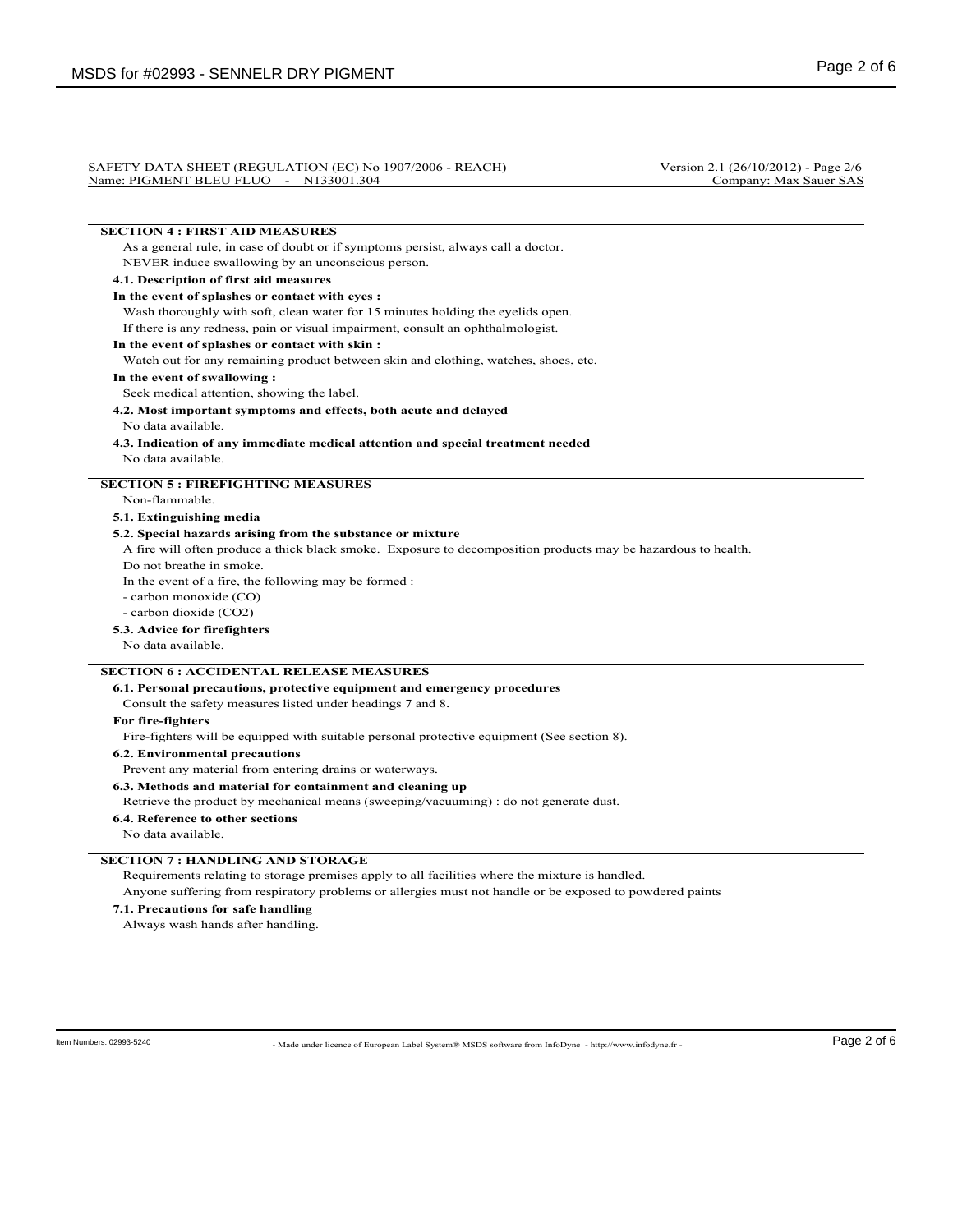#### SAFETY DATA SHEET (REGULATION (EC) No 1907/2006 - REACH) Version 2.1 (26/10/2012) - Page 3/6<br>Name: PIGMENT BLEU FLUO - N133001.304 Company: Max Sauer SAS Name: PIGMENT BLEU FLUO - N133001.304

#### **Fire prevention :**

Precautions must be taken to prevent any dust formation at a concentration higher than ignition or explosion concentration or the occupational exposure limits.

Use the mixture in premises free of naked flames or other sources of ignition and ensure that electrical equipment is suitably protected.

Keep packages tightly closed and away from sources of heat, sparks and naked flames.

Prevent access by unauthorised personnel.

**Recommended equipment and procedures :**

For personal protection, see section 8.

Observe precautions stated on label and also industrial safety regulations.

Packages which have been opened must be reclosed carefully and stored in an upright position.

#### **Prohibited equipment and procedures :**

## No smoking, eating or drinking in areas where the mixture is used.

#### **7.2. Conditions for safe storage, including any incompatibilities**

No data available.

### **Storage**

Keep out of reach of children.

Keep well away from all sources of ignition, heat and direct sunlight

#### **Packaging**

Always keep in packaging made of an identical material to the original.

**7.3. Specific end use(s)**

#### No data available.

### **SECTION 8 : EXPOSURE CONTROLS/PERSONAL PROTECTION**

## **8.1. Control parameters**

No data available.

## **8.2. Exposure controls**

### **Personal protection measures, such as personal protective equipment**

Pictogram(s) indicating the obligation of wearing personal protective equipment (PPE) :



Use personal protective equipment that is clean and has been properly maintained.

Store personal protective equipment in a clean place, away from the work area.

Never eat, drink or smoke during use. Remove and wash contaminated clothing before re-using. Ensure that there is adequate ventilation, especially in confined areas.

## **- Eye / face protection**

Avoid contact with eyes.

Before handling powders or dust emission, wear mask goggles in accordance with standard EN166.

**- Hand protection**

Wear suitable protective gloves in the event of prolonged or repeated skin contact.

**- Body protection**

Work clothing worn by personnel shall be laundered regularly.

After contact with the product, all parts of the body that have been soiled must be washed.

- **Respiratory protection**
- Avoid breathing dust.
- Type of FFP mask :

Wear a disposable half-mask dust filter in accordance with standard EN149.

- Made under licence of European Label System® MSDS software from InfoDyne - http://www.infodyne.fr - Item Numbers: 02993-5240 Page 3 of 6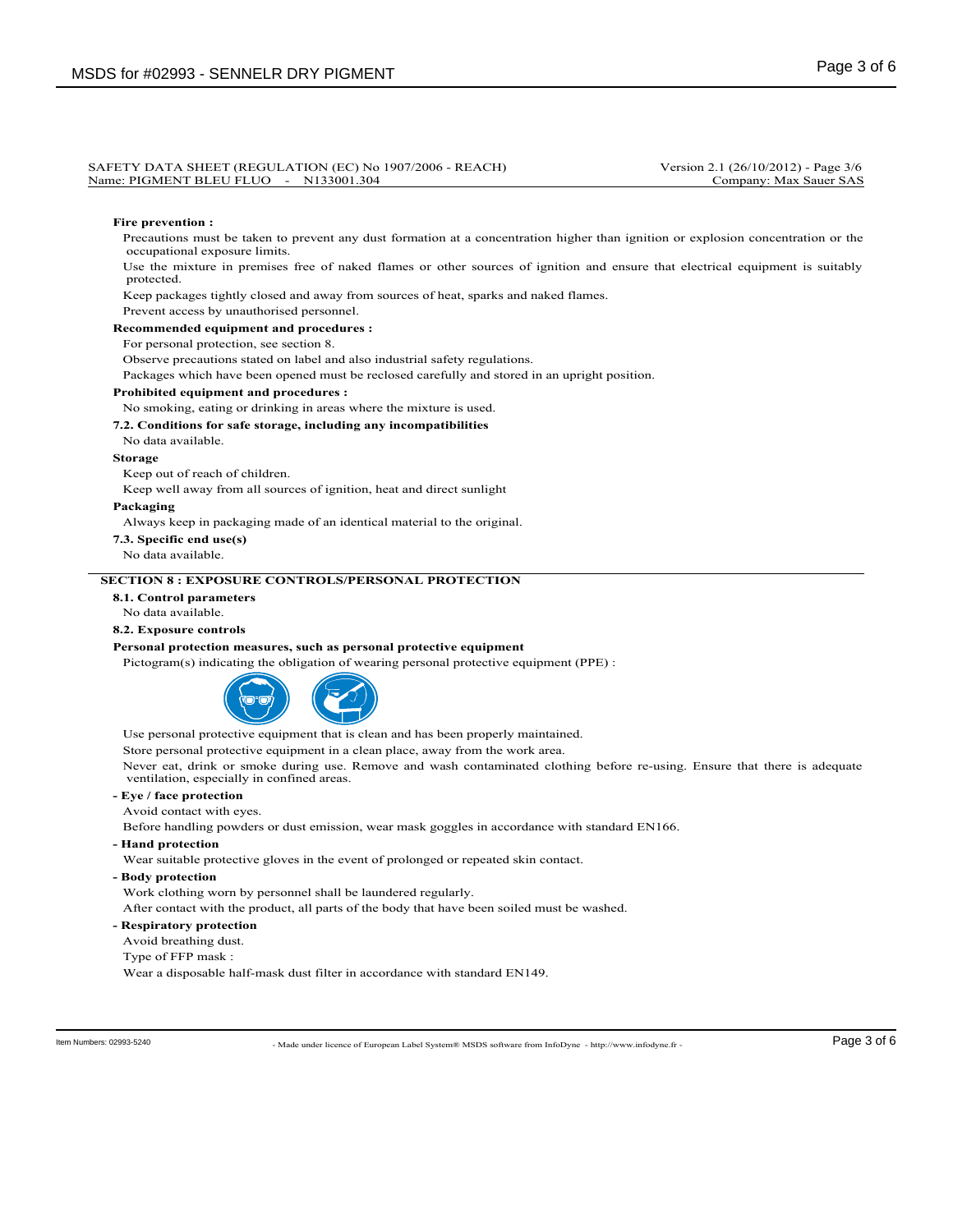#### SAFETY DATA SHEET (REGULATION (EC) No 1907/2006 - REACH) Version 2.1 (26/10/2012) - Page 4/6 Name: PIGMENT BLEU FLUO - N133001.304 Company: Max Sauer SAS

| <b>SECTION 9 : PHYSICAL AND CHEMICAL PROPERTIES</b>                                                                         |                                                                                                                          |
|-----------------------------------------------------------------------------------------------------------------------------|--------------------------------------------------------------------------------------------------------------------------|
| 9.1. Information on basic physical and chemical properties                                                                  |                                                                                                                          |
| <b>General information:</b>                                                                                                 |                                                                                                                          |
| Physical state:                                                                                                             | powder or dust.                                                                                                          |
| Important health, safety and environmental information                                                                      |                                                                                                                          |
| $pH$ :                                                                                                                      | Not stated.                                                                                                              |
|                                                                                                                             | neutral.                                                                                                                 |
| Boiling point/boiling range:                                                                                                | not specified.                                                                                                           |
| Flash point interval :                                                                                                      | not relevant.                                                                                                            |
| Vapour pressure :                                                                                                           | not relevant.                                                                                                            |
| Density:                                                                                                                    | >1                                                                                                                       |
| Water solubility:                                                                                                           | Insoluble.                                                                                                               |
| Melting point/melting range:                                                                                                | not specified.                                                                                                           |
| Self-ignition temperature :                                                                                                 | not specified.                                                                                                           |
| Decomposition point/decomposition range :                                                                                   | not specified.                                                                                                           |
| 9.2. Other information                                                                                                      |                                                                                                                          |
| No data available.                                                                                                          |                                                                                                                          |
| <b>SECTION 10 : STABILITY AND REACTIVITY</b>                                                                                |                                                                                                                          |
| 10.1. Reactivity                                                                                                            |                                                                                                                          |
| No data available.                                                                                                          |                                                                                                                          |
| 10.2. Chemical stability                                                                                                    |                                                                                                                          |
| This mixture is stable under the recommended handling and storage conditions in section 7.                                  |                                                                                                                          |
| 10.3. Possibility of hazardous reactions                                                                                    |                                                                                                                          |
| dioxide, fumes and nitrogen oxide.                                                                                          | When exposed to high temperatures, the mixture can release hazardous decomposition products, such as carbon monoxide and |
| 10.4. Conditions to avoid                                                                                                   |                                                                                                                          |
| Avoid:                                                                                                                      |                                                                                                                          |
| - formation of dusts                                                                                                        |                                                                                                                          |
| Dusts can form an explosive mixture with air.                                                                               |                                                                                                                          |
| 10.5. Incompatible materials                                                                                                |                                                                                                                          |
| 10.6. Hazardous decomposition products                                                                                      |                                                                                                                          |
| The thermal decomposition may release/form :                                                                                |                                                                                                                          |
| - carbon monoxide (CO)                                                                                                      |                                                                                                                          |
| - carbon dioxide (CO2)                                                                                                      |                                                                                                                          |
| <b>SECTION 11 : TOXICOLOGICAL INFORMATION</b>                                                                               |                                                                                                                          |
| 11.1. Information on toxicological effects                                                                                  |                                                                                                                          |
| Powdered paints may cause local skin irritation, in folds in the skin or on contact with tight clothing (too tight fitting) |                                                                                                                          |
| 11.1.1. Substances                                                                                                          |                                                                                                                          |
|                                                                                                                             |                                                                                                                          |
|                                                                                                                             |                                                                                                                          |
| No toxicological data available for the substances.<br>11.1.2. Mixture                                                      |                                                                                                                          |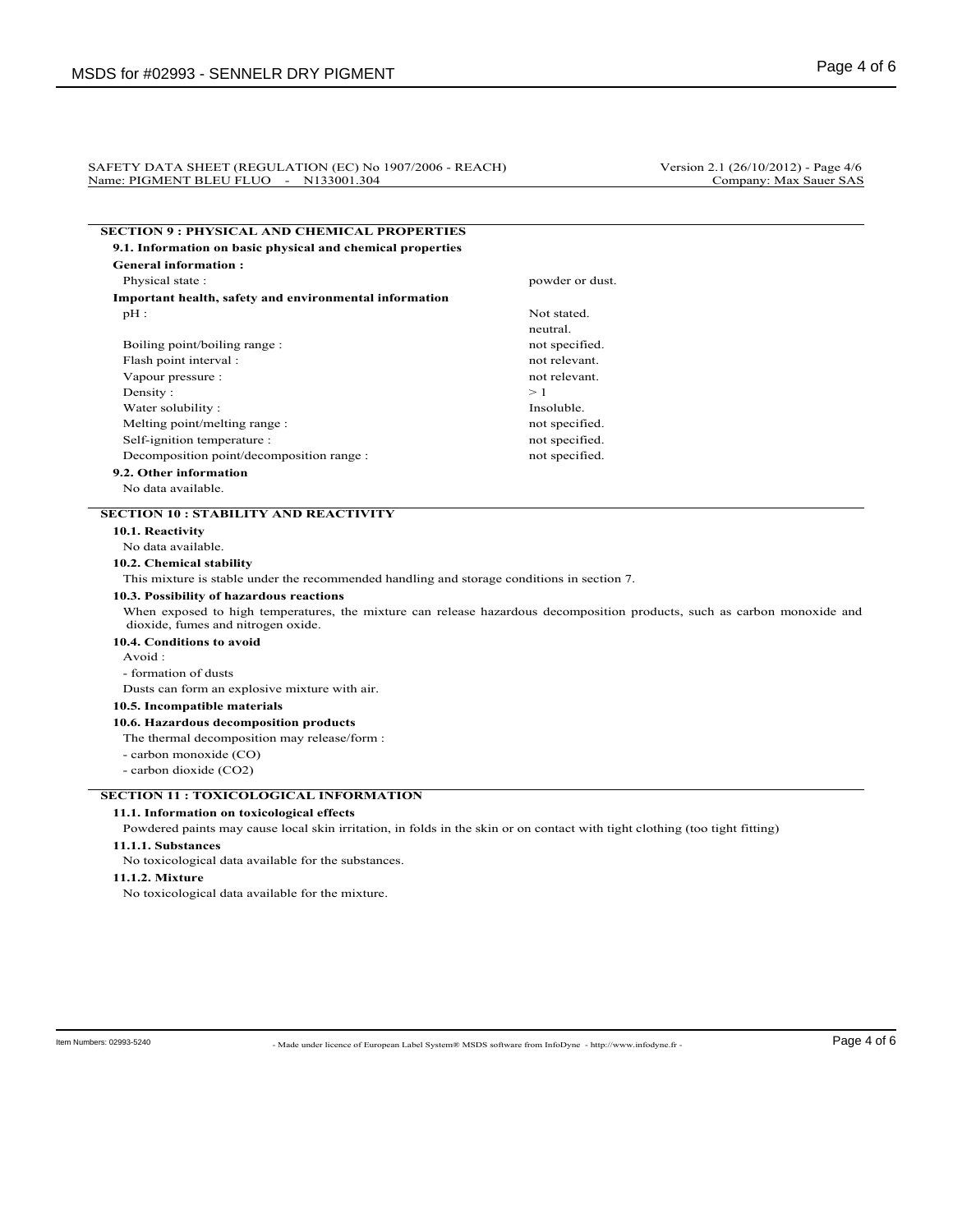#### SAFETY DATA SHEET (REGULATION (EC) No 1907/2006 - REACH) Version 2.1 (26/10/2012) - Page 5/6<br>Name: PIGMENT BLEU FLUO - N133001.304 Company: Max Sauer SAS Name: PIGMENT BLEU FLUO - N133001.304

# **SECTION 12 : ECOLOGICAL INFORMATION**

## **12.1. Toxicity**

## **12.1.1. Substances**

No aquatic toxicity data available for the substances.

### **12.1.2. Mixtures**

No aquatic toxicity data available for the mixture.

**12.2. Persistence and degradability**

#### No data available.

**12.3. Bioaccumulative potential**

## No data available.

**12.4. Mobility in soil**

# No data available.

**12.5. Results of PBT and vPvB assessment**

No data available.

**12.6. Other adverse effects**

No data available.

## **SECTION 13 : DISPOSAL CONSIDERATIONS**

Proper waste management of the mixture and/or its container must be determined in accordance with Directive 2008/98/EC.

#### **13.1. Waste treatment methods**

Do not pour into drains or waterways.

### **Waste :**

Waste management is carried out without endangering human health, without harming the environment and, in particular without risk to water, air, soil, plants or animals.

Recycle or dispose of waste in compliance with current legislation, preferably via a certified collector or company.

Do not contaminate the ground or water with waste, do not dispose of waste into the environment.

### **Soiled packaging :**

Empty container completely. Keep label(s) on container.

Give to a certified disposal contractor.

## **SECTION 14 : TRANSPORT INFORMATION**

Exempt from transport classification and labelling.

Transport product in compliance with provisions of the ADR for road, RID for rail, IMDG for sea and ICAO/IATA for air transport (ADR 2011 - IMDG 2010 - ICAO/IATA 2012).

## **SECTION 15 : REGULATORY INFORMATION**

## **15.1. Safety, health and environmental regulations/legislation specific for the substance or mixture**

**- Particular provisions :**

No data available.